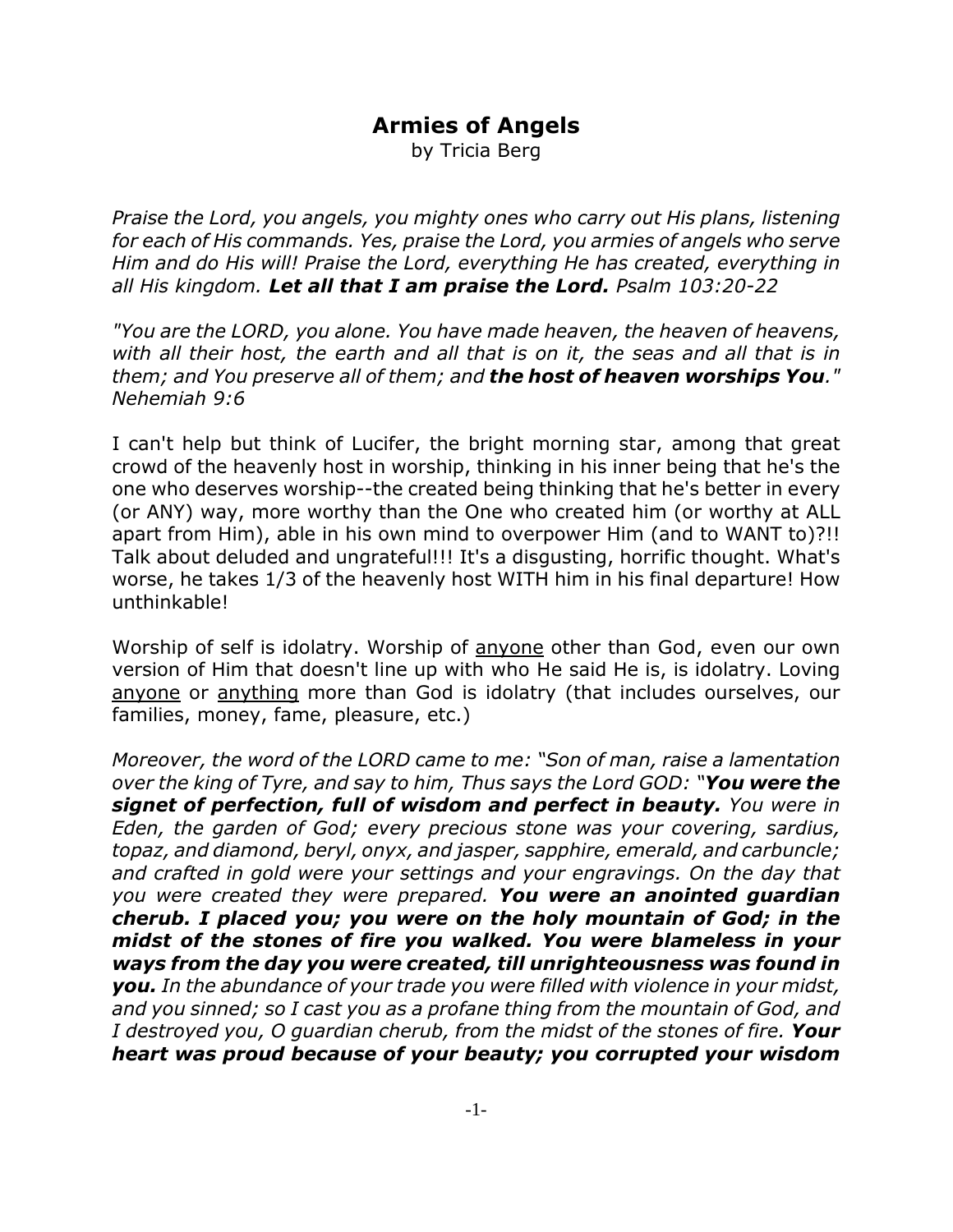*for the sake of your splendor. I cast you to the ground; I exposed you before kings, to feast their eyes on you. By the multitude of your iniquities, in the unrighteousness of your trade you profaned your sanctuaries; so I brought fire out from your midst; it consumed you, and I turned you to ashes on the earth in the sight of all who saw you. All who know you among the peoples are appalled at you; you have come to a dreadful end and shall be no more forever." Ezekiel 28:11-19*

*"How you are fallen from heaven, O Day Star, son of Dawn! How you are cut down to the ground, you who laid the nations low! You said in your heart, 'I will ascend to heaven; above the stars of God I will set my throne on high; I will sit on the mount of assembly in the far reaches of the north; I will ascend above the heights of the clouds; I will make myself like the Most High.' But you are brought down to Sheol, to the far reaches of the pit. Those who see you will stare at you and ponder over you: 'Is this the man who made the earth tremble, who shook kingdoms, who made the world like a desert and overthrew its cities, who did not let his prisoners go home?'" Isaiah 14:12-17*

There will be a final "showdown" between Satan and God, and each of us needs to have a solid, intimate knowledge of and relationship with God before then. There will be great signs and wonders that deceive everyone whose name is not written in the Lamb's Book of Life. Whoever takes the mark and worships the beast will become an official "child of the devil" and receive an "inheritance with him" in the Lake of Fire forever (as opposed to the children of God, who go to be with Him forever and receive rewards for their faithfulness, as described in the letters to the churches and throughout the Bible.)

*And another sign appeared in heaven: behold, a great red dragon, with seven heads and ten horns, and on his heads seven diadems. His tail swept down a third of the stars of heaven and cast them to the earth. And the dragon stood before the woman who was about to give birth, so that when she bore her child he might devour it. Revelation 12:3-4*

*And war arose in heaven, Michael and his angels fighting against the dragon. And the dragon and his angels fought back, but he was defeated, and there was no longer any place for them in heaven. And the great dragon was thrown down, that ancient serpent, who is called the devil and Satan, the deceiver of the whole world—he was thrown down to the earth, and his angels were thrown down with him. And I heard a loud voice in heaven, saying, "Now the salvation and the power and the kingdom of our God and the authority of his Christ have come, for the accuser of our brothers has been thrown down, who accuses them day and night before our*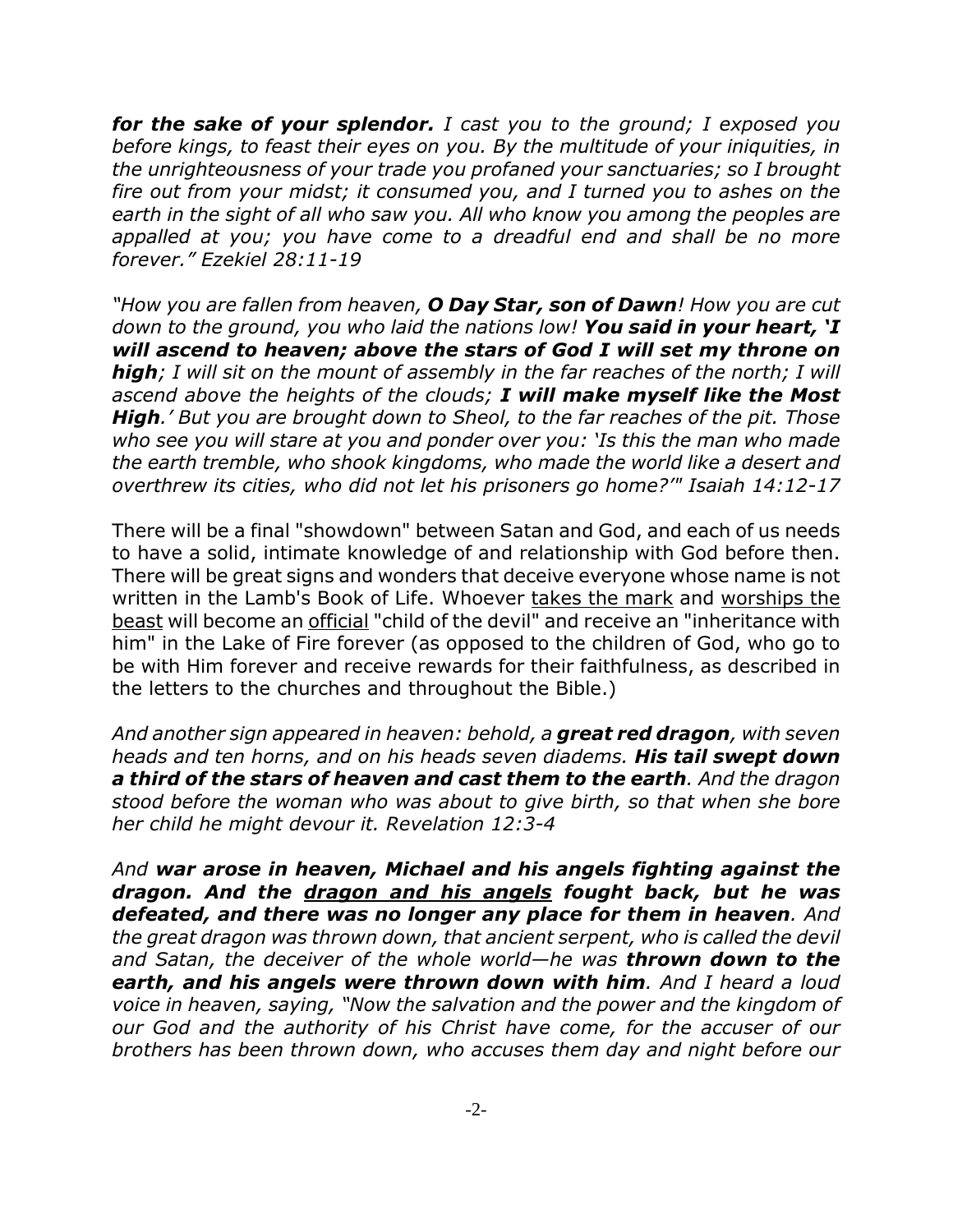*God. And they have conquered him by the blood of the Lamb and by the word of their testimony, for they loved not their lives even unto death. Therefore, rejoice, O heavens and you who dwell in them! But woe to you, O earth and sea, for the devil has come down to you in great wrath, because he knows that his time is short!" Revelation 12:7-12*

*One of its heads seemed to have a mortal wound, but its mortal wound was healed, and the whole earth marveled as they followed the beast. And they worshiped the dragon, for he had given his authority to the beast, and they worshiped the beast, saying, "Who is like the beast, and who can fight against it?" And the beast was given a mouth uttering haughty and blasphemous words, and it was allowed to exercise authority for forty-two months. It opened its mouth to utter blasphemies against God, blaspheming his name and his dwelling, that is, those who dwell in heaven. Also it was allowed to make war on the saints and to conquer them. And authority was given it over every tribe and people and language and nation, and all who dwell on earth will worship it, everyone whose name has not been written before the foundation of the world in the book of life of the Lamb who was slain. If anyone has an ear, let him hear: If anyone is to be taken captive, to captivity he goes; if anyone is to be slain with the sword, with the sword must he be slain. Here is a call for the endurance and faith of the saints. Revelation 13:3-10*

*The beast performs great signs, even making fire come down from heaven to earth in front of people, and by the signs that it is allowed to work in the presence of the beast it deceives those who dwell on earth, telling them to make an image for the beast that was wounded by the sword and yet lived.* And it was allowed to give breath to the *image of the beast, so that the image of the beast might even speak and might cause those who would not worship the image of the beast to be slain. Also it causes all, both small and great, both rich and poor, both free and slave, to be marked on the right hand or the forehead, so that no one can buy or sell unless he has the mark, that is, the name of the beast or the number of its name. Revelation 13:13-17*

*Let no one deceive you in any way. For that day will not come, unless the rebellion comes first, and the man of lawlessness is revealed, the son of destruction, who opposes and exalts himself against every so-called god or object of worship, so that he takes his seat in the temple of God, proclaiming himself to be God. Do you not remember that when I was still with you I told you these things? And you know what is restraining him now so that he may be revealed in his time. For the mystery of lawlessness is already at work. Only he who now restrains it will do so until he is out of the way. And then the lawless one will be revealed, whom the Lord Jesus will kill with the breath of his mouth*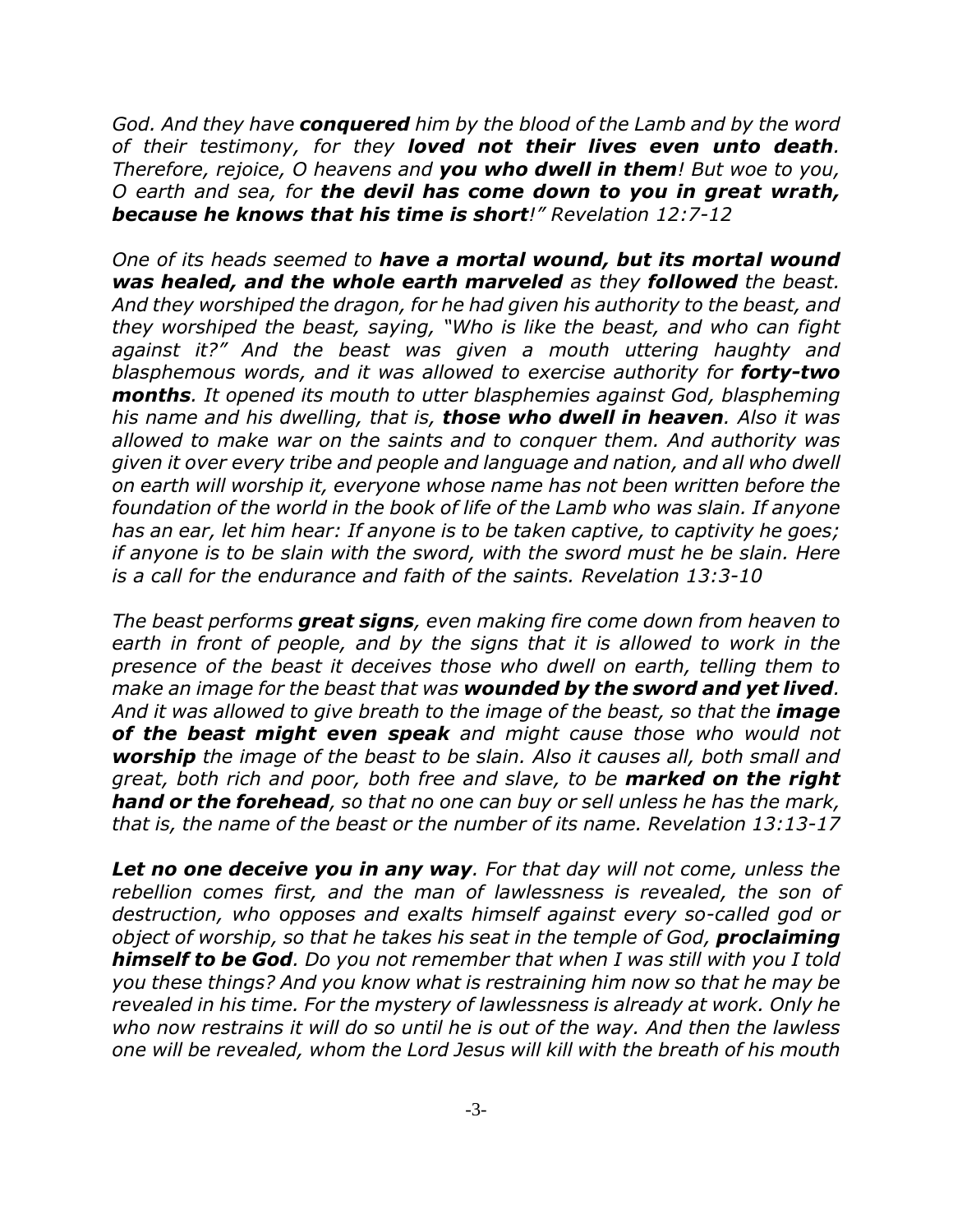*and bring to nothing by the appearance of his coming. The coming of the lawless one is by the activity of Satan with all power and false signs and wonders, and with all wicked deception for those who are perishing, because they refused to love the truth and so be saved. Therefore God sends them a strong delusion, so that they may believe what is false, in order that all may be condemned who did not believe the truth but had pleasure in unrighteousness. But we ought always to give thanks to God for you, brothers beloved by the Lord, because God chose you as the firstfruits to be saved, through sanctification by the Spirit and belief in the truth. 2 Thessalonians 2:3-13*

I became aware last week that a well-loved and respected Bible teacher and preacher, John MacArthur, has stated that people who take the mark can repent and be saved. He defended his verbal statement in an article on his website here: https://www.gty.org/library/Blog/B131030 If you would like to read my letter to Mr. MacArthur in response to his statement, you may download a pdf of it here:

https://drive.google.com/file/d/1ujXCTcBsXnmaCsGTmQ\_YW1XStuypuQcR It grieves me greatly to write such a letter, but even more so to stand by while people are misled, potentially to their eternal detriment.

Even if we believe, as Mr. MacArthur does, that the entire Church will be in heaven throughout the entire tribulation, we should still care about those left to endure it--but that brings me to my next point. Many say everyone who believes in Jesus prior to that time will be removed from the earth before the start of "Daniel's 70th week," (Dan. 9:24) a/k/a "Jacob's time of trouble." (Jer. 30) I understand the Church is a new entity and this age is an interruption in the prophetic calendar, but we are grafted in to the blessings of Israel (Rom. 11) and "children of Abraham" through faith. (Rom. 2:29, Rom. 9:6-8) We are being made into "one new man" and "one flock." (Eph. 2:11-22, John 10:16)

I agree that the "open door" in Rev. 4:1 is an allusion to the one in Rev. 3:7-8, and that Rev. 4:1-2 is strikingly similar to 1Thess. 4:16-17. However, what about the door in Matt. 25:1-13? ONLY those who were READY with "oil in their lamps" (and they all started out with lamps and oil) go through that door before it is closed by Jesus, just as He said only HE is able to do in Rev. 3:7. That is a quote from Isaiah 22:20-24, which is also referenced in 2 Timothy 2:19-22 (vessels of honor). Also see Proverbs 25:4-5. It's actually quite interesting to see how many times Jesus quotes Proverbs 25. (Prov. 25:6-10 - Luke 14:8-11, Matt. 5:25, Matt. 18:15, Matt. 12:36-37, Matt. 25:41-46, Matt. 13:41-43; Paul also quoted Prov. 25:21-22 in Rom. 12:20.)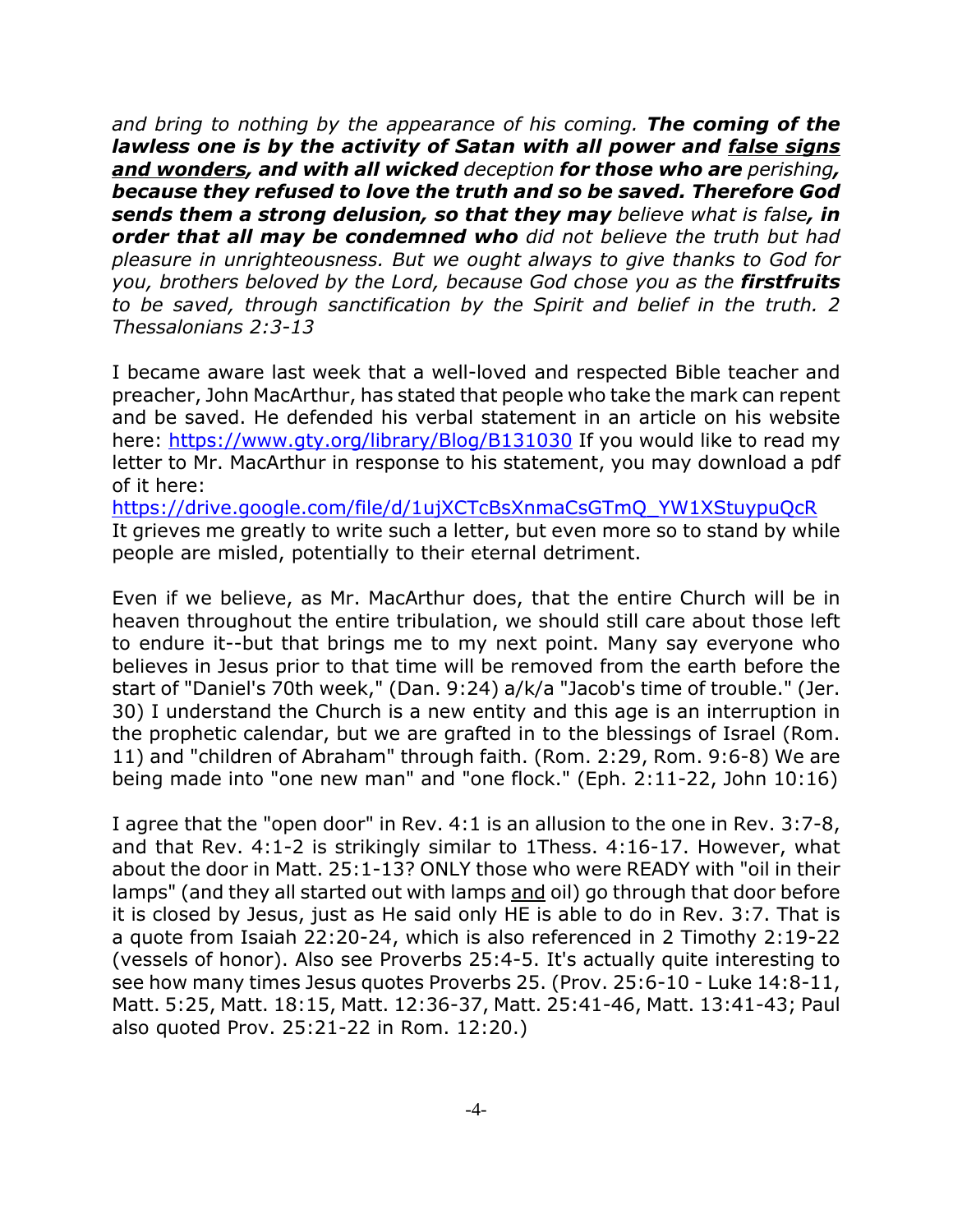God's word is a light for our path and a lamp for our feet. (Psa. 119:105) We need to hear the same word through which we came to faith if we want to recognize our Shepherd's voice and FOLLOW Him. (Rom. 10:17, John 10:1-16) We need to do what He says if we want to enter the kingdom. (Matt. 7:13-29) The word of God illuminates the narrow way that leads to the narrow door to the  $kingdom.$  (John 8:12, Eph. 5:3-20, 1John 1:5-10) If we wander off that path, then we are on the *broad path that leads to destruction*--like salt that has lost its saltiness and is trampled--like a branch that didn't abide in the vine, so it withers and is taken away to be burned. (Matt. 5:13-16, John 15:6, Rev. 11:1-2)

*Food for thought:* If we entered the kingdom the moment we believed, then how is it a path, a race, a fight? (2Tim. 4:7) Why do we still hope for it and need to endure? (Titus 2:11-14, Heb. 10:35-39) Why is everyone who calls upon the name of the Lord *saved*, but not everyone who calls Jesus "Lord, Lord" *enters the kingdom*? (Rom. 10:13, Matt. 7:21)

*Then I was given a measuring rod like a staff, and I was told, "Rise and measure the temple of God and the altar and those who worship there, but do not measure the court outside the temple; leave that out, for it is given over to the nations, and they will trample the holy city for forty-two months. Revelation 11:1-2*

Notice how Jesus connects all of these ideas (persecution, salt, throwing out something useless, trampling, shining light, not hiding) in the Sermon on the Mount:

*"Blessed are those who are persecuted for righteousness' sake, for theirs is the kingdom of heaven. Blessed are you when others revile you and persecute you and utter all kinds of evil against you falsely on my account. Rejoice and be glad, for your reward is great in heaven, for so they persecuted the prophets who were before you. You are the salt of the earth, but if salt has lost its taste, how shall its saltiness be restored? It is no longer good for anything except to be thrown out and trampled under people's feet. You are the light of the world. A city set on a hill cannot be hidden. Nor do people light a lamp and put it under a basket, but on a stand, and it gives light to all in the house. In the same way, let your light shine before others, so that they may see your good works and give glory to your Father who is in heaven." Matthew 5:10-16*

Jesus teaches that He desires faithfulness in His servants, for which they will be rewarded. As He said above, He doesn't want anyone hiding their light under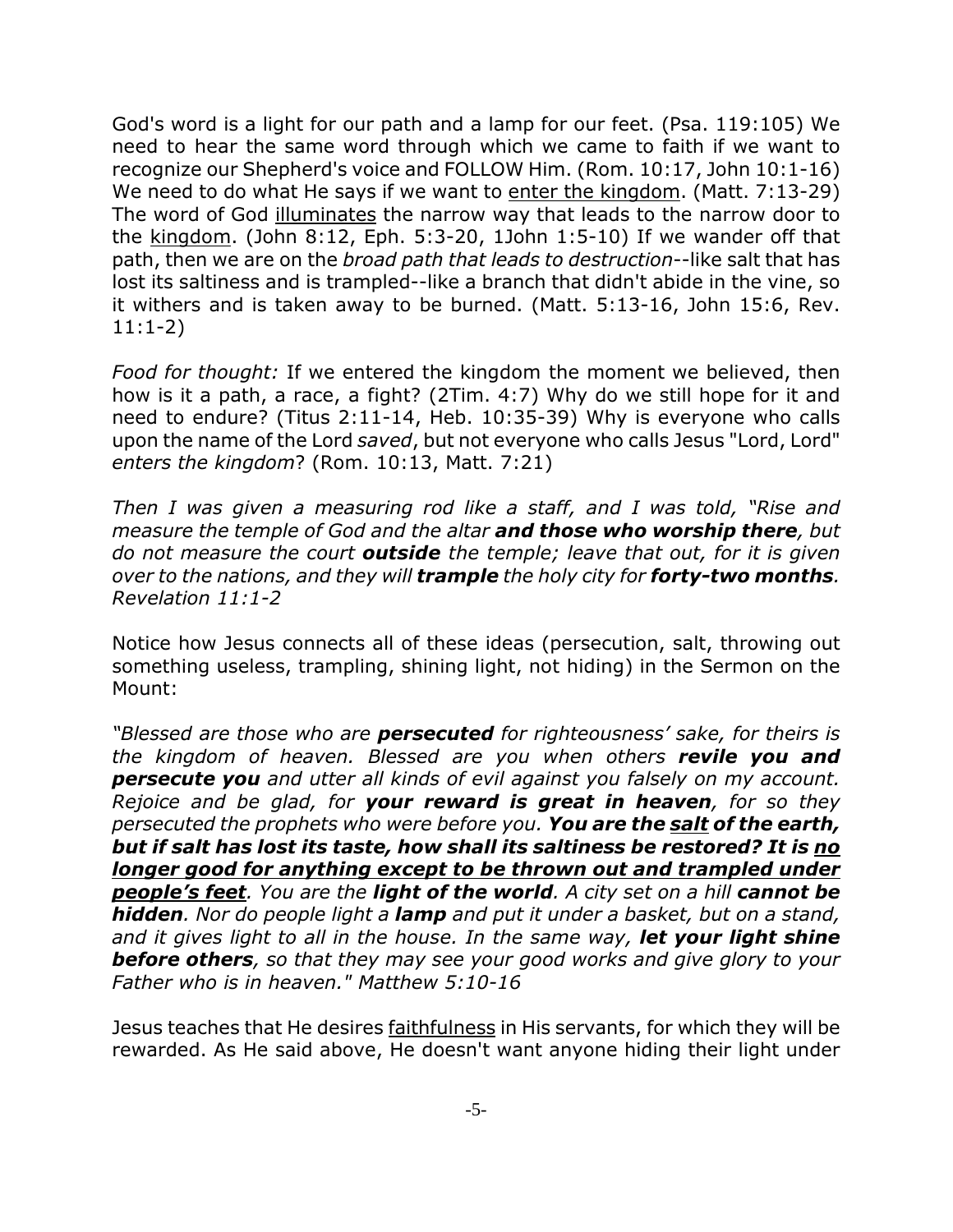a bushel. Remember, the Parable of the Talents (below) immediately follows the Parable of the Ten Virgins. Both parables are about entering the kingdom of God--not being saved--no one who is unsaved can do anything to gain entrance. The people in these parables are all believers, His servants. Judgment always BEGINS with God's own people, followed by His wrath on unbelievers. (1Cor. 11:30-32) Note that the Master dealing with His servants in the parable takes place prior to the "great white throne" judgment in Rev. 20:11-15, and prior to the millennial reign of Christ. Even before the judgment preceding the millennium in Rev. 20:4-6, certain people are already present and have been given authority to judge. (Matt. 19:28)

*For it is time for judgment to begin at the household of God; and if it begins with us, what will be the outcome for those who do not obey the gospel of God? And "If the righteous is scarcely saved, what will become of the ungodly and the sinner?" Therefore let those who suffer according to God's will entrust their souls to a faithful Creator while doing good. 1 Peter 4:17-19*

*"For it will be like a man going on a journey, who called his servants and entrusted to them his property. To one he gave five talents, to another two, to another one, to each according to his ability. Then he went away. He who had received the five talents went at once and traded with them, and he made five talents more. So also he who had the two talents made two talents more. But he who had received the one talent went and dug in the ground and hid his master's money. Now after a long time the master of those servants came and settled accounts with them. And he who had received the five talents came forward, bringing five talents more, saying, 'Master, you delivered to me five talents; here I have made five talents more.' His master said to him, 'Well done, good and faithful servant. You have been faithful over a little; I will set you over much. Enter into the joy of your master.' And he also who had the two talents came forward, saying, 'Master, you delivered to me two talents; here I have made two talents more.' His master said to him, 'Well done, good and faithful servant. You have been faithful over a little; I will set you over much. Enter into the joy of your master.' He also who had received the one talent came forward, saying, 'Master, I knew you to be a hard man, reaping where you did not sow, and gathering where you scattered no seed, so I was afraid, and I went and hid your talent in the ground. Here you have what is yours.' But his master answered him, 'You wicked and slothful servant! You knew that I reap where I have not sown and gather where I scattered no seed? Then you ought to have invested my money with the bankers, and at my coming I should have received what was my own with interest. So take the talent from him and give it to him who has the ten talents. For to everyone who has will more be given, and he will have an abundance.*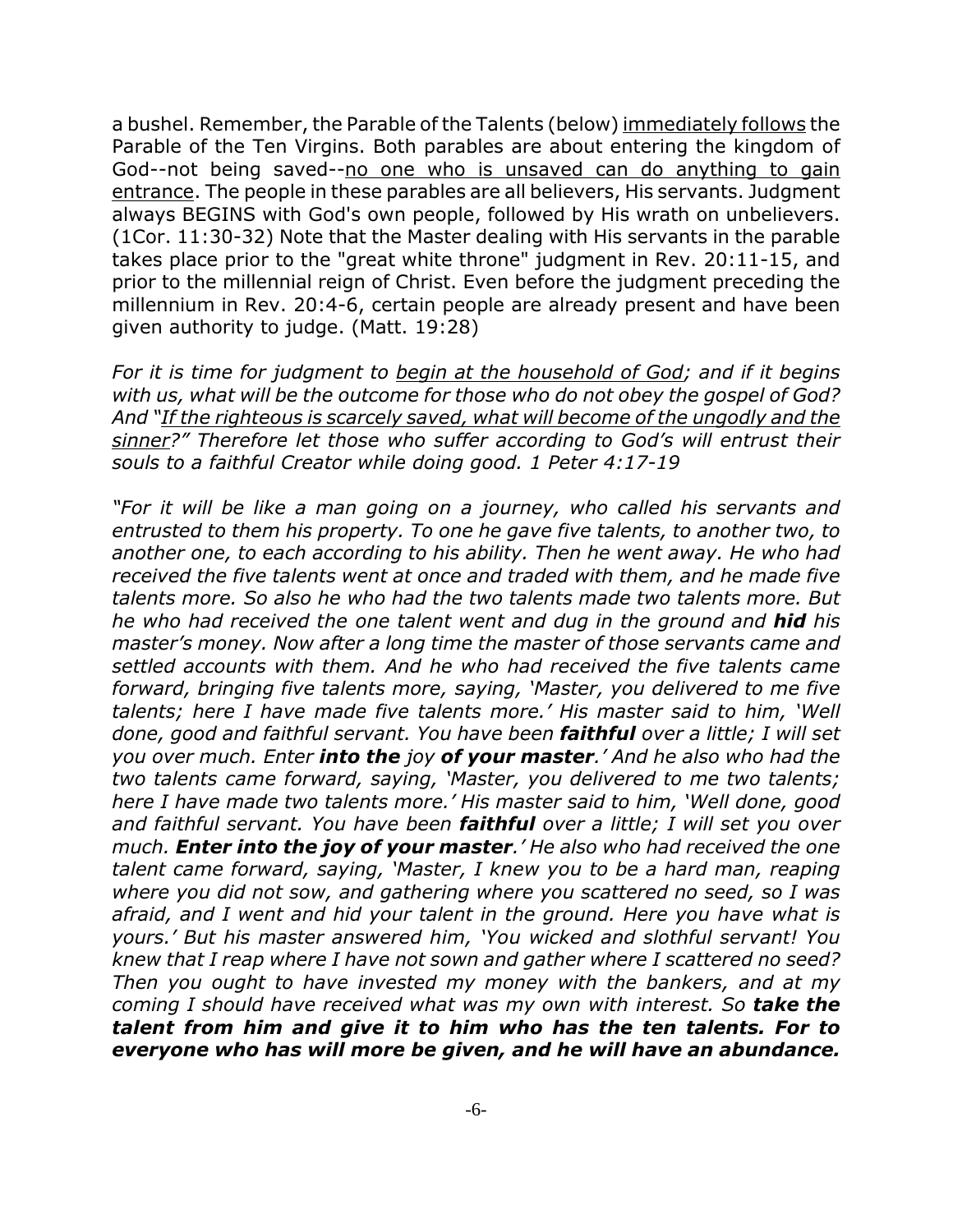*But from the one who has not, even what he has will be taken away. And cast the worthless servant into the outer darkness. In that place there will be weeping and gnashing of teeth.'" Matthew 25:14-30*

And there's more. Jesus said that the branch that doesn't abide in Him (which we do by loving Him, which in turn we do by obeying Him - John 14:15-24) will be taken away and burned. This goes against "whoever comes to me I will not cast out" (John 6:37) unless we think of the burning as being the "fires of affliction" for purification and refinement instead of the Lake of Fire? (Isa. 48:10-11, Dan. 11:32-36, 1Pet. 1:6-7, 1Pet. 5:6-11, 1Cor. 3:11-18) (I can't say for sure--it's not something anyone would want to go through anyway, but I wouldn't take chances--be ready at all times, like Jesus and Paul said - Matt. 24:42, Luke 21:34-36, 1Thess. 5:4-11, Philipp. 3:7-21, 1Cor. 9:24-27.) We don't produce the fruit of our own power, but it is His Spirit within us who does so when we abide. (Gal. 5:16-25, Rom. 6:20-23, Eph. 5:11-12, Philipp. 1:10- 11, Heb. 12:11-29) Jesus also said that by abiding in Him, our joy would be full--just like the servant above who entered (through the open door like the five wise virgins in the parable before it?) into the joy of His master.

*"I am the true vine, and my Father is the vinedresser. Every branch in me that does not bear fruit he takes away, and every branch that does bear fruit he prunes, that it may bear more fruit. Already you are clean because of the word that I have spoken to you. Abide in me, and I in you. As the branch cannot bear fruit by itself, unless it abides in the vine, neither can you, unless you abide in me. I am the vine; you are the branches. Whoever abides in me and I in him, he it is that bears much fruit, for apart from me you can do nothing. If anyone does not abide in me he is thrown away like a branch and withers; and the branches are gathered, thrown into the fire, and burned. If you abide in me, and my words abide in you, ask whatever you* wish, and it will be done for you. By this my Father is glorified, that you **bear** *much fruit and so prove to be my disciples. As the Father has loved me, so have I loved you. Abide in my love. If you keep my commandments, you will abide in my love, just as I have kept my Father's commandments and abide in his love. These things I have spoken to you, that my joy may be in you, and that your joy may be full. "This is my commandment, that you love one another as I have loved you. Greater love has no one than this, that someone lay down his life for his friends. You are my friends if you do what I command you. No longer do I call you servants, for the servant does not know what his master is doing; but I have called you friends, for all that I have heard from my Father I have made known to you. You did not choose me, but I chose you and appointed you that you should go and bear fruit and that your fruit should abide, so that whatever you ask the*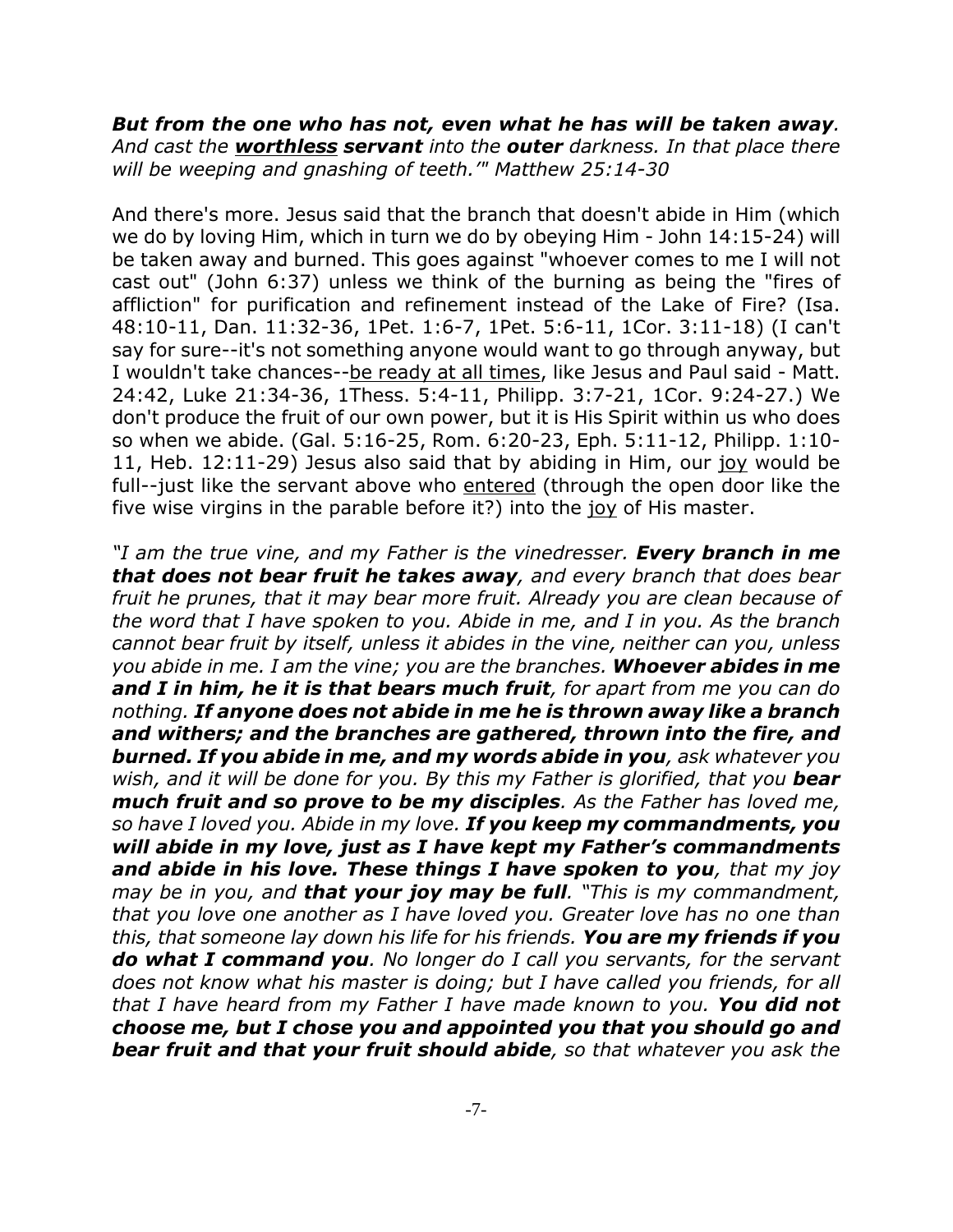*Father in my name, he may give it to you. These things I command you, so that you will love one another. "If the world hates you, know that it has hated me before it hated you. If you were of the world, the world would love you as its own; but because you are not of the world, but I chose you out of the world, therefore the world hates you. Remember the word that I said to you: 'A servant is not greater than his master.' If they persecuted me, they will also persecute you. If they kept my word, they will also keep yours. But all these things they will do to you on account of my name, because they do not know him who sent me." John 15:1-21*

If you read Rev. 2-3, the promise to be kept out of this time ("hour") of trial (Rev. 3:10, Rev. 17:12) is made to those who have already endured severe persecution, so no further "testing" is required of them--and even they must "hold fast to their crowns" until Jesus comes. (Rev. 3:7-13) Believers whose love has waned or who are lukewarm toward God need to wake up and serve Him alone instead of blending in and going along with the world around them. If they don't, then they may find themselves on the wrong side of that closed door. (Rev. 2:1-7, Rev. 2:8-11, Rev. 2:12-17, Rev. 2:18-28, Rev. 3:1-6, Rev. 3:14-22, 1John 2:15-17)

Jesus sent His angel to John, telling him to write down all seven letters (and everything he was shown) and put them in a book to be read to each church, because it is all applicable to every believer--thus it says "He who has an ear, let him hear what the Spirit says to the **churches**" at the end of each letter. (Rev. 1:1-3, 11) There is even a blessing for reading and hearing the words of the book (contrary to what many teach, saying it's too hard to understand and dangerous or a waste of time to even try.) The blessing is repeated and applied to those who keep (heed) the words of the book at the end, where there is also a curse for anyone who adds to or takes away from its words (events, warnings, promises, etc.) (Rev. 22:7, Rev. 22:18-19)

Some say everyone will endure the "hour of trial" despite Rev. 3:10 clearly saying otherwise, and the reference to "those who dwell in heaven" during that time. (Rev. 12:12, Rev. 13:6) They say that Jesus "can't" return once [in the clouds] to gather His [called, chosen and faithful] and again in wrath against His enemies--but they haven't studied their Bibles very carefully. Jesus returns with the armies of heaven, who fit the description a few verses describing His bride just a few verses earlier.

*They will make war on the Lamb, and the Lamb will conquer them, for he is Lord of lords and King of kings, and those with him are called and chosen and faithful." Revelation 17:14*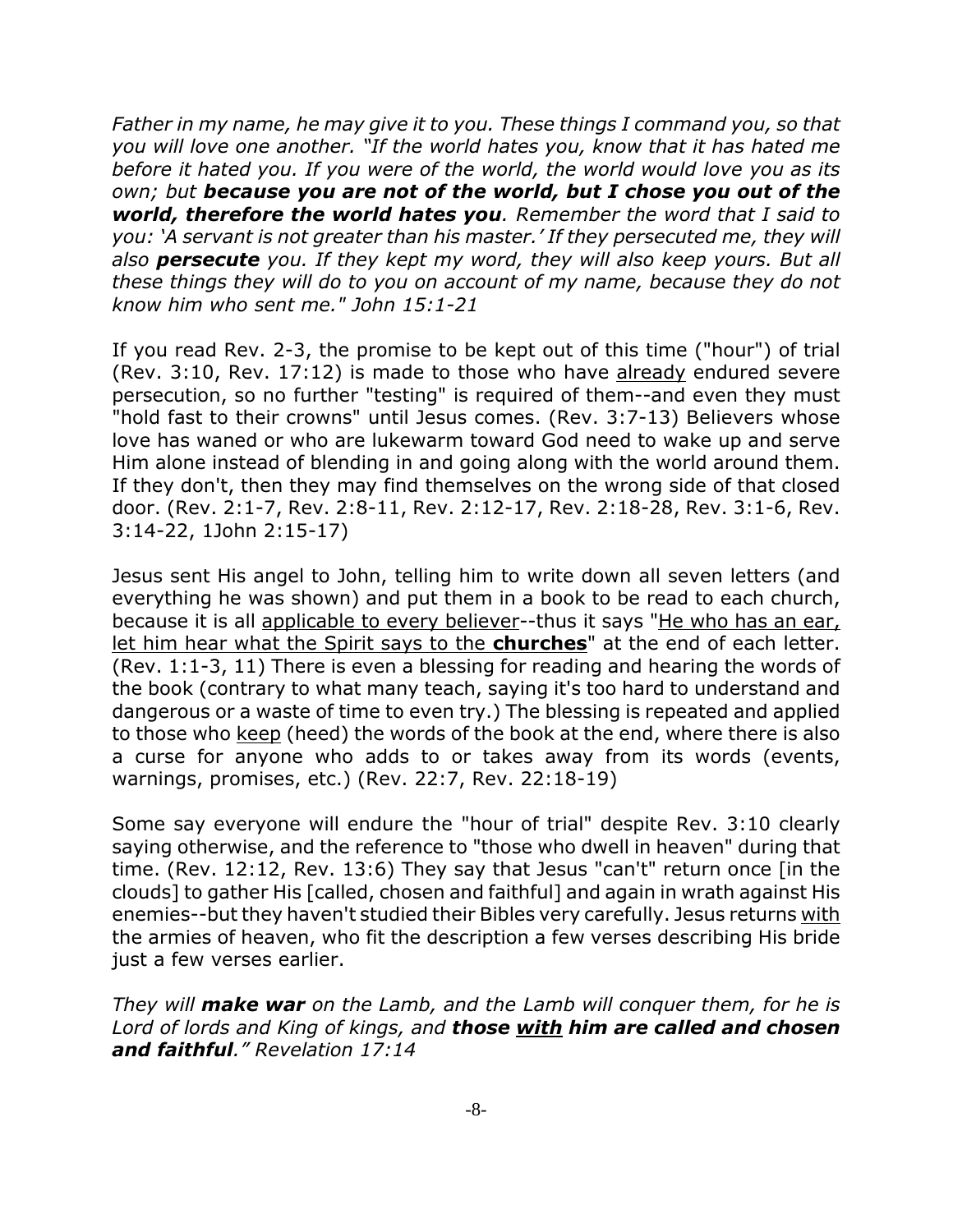*Then I heard what seemed to be the voice of a great multitude, like the roar of many waters and like the sound of mighty peals of thunder, crying out, "Hallelujah! For the Lord our God the Almighty reigns. Let us rejoice and exult and give him the glory, for the marriage of the Lamb has come, and his Bride has made herself ready; it was granted her to clothe herself with fine linen, bright and pure"— for the fine linen is the righteous deeds of the saints... 11 Then I saw heaven opened, and behold, a white horse! The one sitting on it is called Faithful and True, and in righteousness he judges and makes war. His eyes are like a flame of fire, and on his head are many diadems, and he has a name written that no one knows but himself. He is clothed in a robe dipped in blood, and the name by which he is called is The Word of God. And the armies of heaven, arrayed in fine linen, white and pure, were following him on white horses. ...19 And I saw the beast and the kings of the earth with their armies gathered to make war against him who was sitting on the horse and against his army. Revelation 19:6-19*

God's people do not suffer HIS wrath (the "Day of the Lord"), but He has indicated in the Bible that there will be signs in the sun, moon and stars that will form a sort of "cut-off" point between "tribulation" and "wrath [of God]."

*"Immediately after the tribulation of those days the sun will be darkened, and the moon will not give its light, and the stars will fall from heaven, and the powers of the heavens will be shaken." Matthew 24:29*

*"And I will show wonders in the heavens and on the earth, blood and fire and columns of smoke. The sun shall be turned to darkness, and the moon to blood, before the great and awesome day of the LORD comes." Joel 2:30-31* (Also see the rest of Joel 2, Isa. 13 and Isa. 24:17-23.)

This is also verified by the fact that at the fifth seal, severe persecution of the saints is underway, but at the sixth seal, the inhabitants of the earth recognize that the wrath of God has begun.

*When he opened the fifth seal, I saw under the altar the souls of those who had been slain for the word of God and for the witness they had borne. They cried out with a loud voice, "O Sovereign Lord, holy and true, how long before you will judge and avenge our blood on those who dwell on the earth?" Then they were each given a white robe and told to rest a little longer, until the number of their fellow servants and their brothers should be complete, who were to be killed as they themselves had been. Revelation 6:9-11*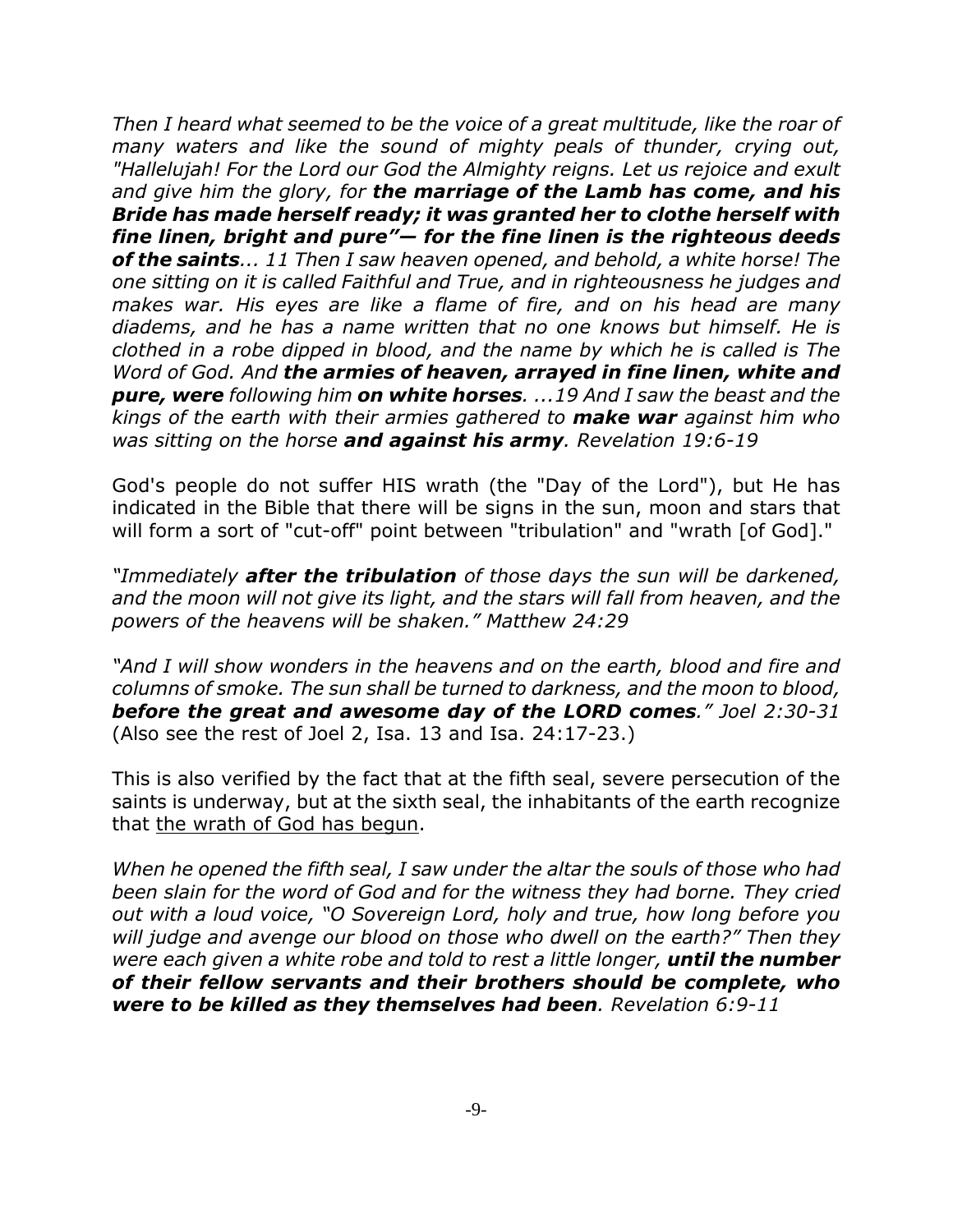*When He opened the sixth seal, I looked, and behold, there was a great earthquake, and the sun became black as sackcloth, the whole moon became like blood, and the stars of the sky fell to the earth as the fig tree sheds its winter fruit when shaken by a gale. The sky vanished like a scroll that is being rolled up, and every mountain and island was removed from its place. Then the kings of the earth and the great ones and the generals and the rich and the powerful, and everyone, slave and free, hid themselves in the caves and among the rocks of the mountains, calling to the mountains and rocks, "Fall on us and hide us from the face of him who is seated on the throne, and from the wrath of the Lamb, for the great day of their wrath has come, and who can stand?" Revelation 6:12-17*

God's people will be in their chambers (John 14:2-3), unable to enter the temple in heaven while His wrath is poured out on the earth. They will return WITH Jesus to put an end to the final war. (When Satan brings an army against the holy city at the end of the millennium when he is released for a short time, fire comes down from heaven to destroy it--Jesus has been ruling on earth at that time during the seventh "1,000-year-day" Sabbath. Rev. 20:7-10, Zech. 14:6-21 and many others)

*Come, my people, enter your chambers, and shut your doors behind you; hide yourselves for a little while until the fury has passed by. For behold, the LORD is coming out from his place to punish the inhabitants of the earth for their iniquity, and the earth will disclose the blood shed on it, and will no more cover its slain. Isaiah 26:20-21*

*Seek the LORD, all you humble of the land, who do his just commands; seek righteousness; seek humility; perhaps you may be hidden on the day of the anger of the LORD. Zephaniah 2:3*

*After this I looked, and the sanctuary of the tent of witness in heaven was opened, and out of the sanctuary came the seven angels with the seven plagues, clothed in pure, bright linen, with golden sashes around their chests. And one of the four living creatures gave to the seven angels seven golden bowls full of the wrath of God who lives forever and ever, and the sanctuary was filled with smoke from the glory of God and from his power, and no one could enter the sanctuary until the seven plagues of the seven angels were finished. Revelation 15:5-8*

*("Behold, I am coming like a thief! Blessed is the one who stays awake, keeping his garments on, that he may not go about naked and be seen exposed!") And they assembled them at the place that in Hebrew is called*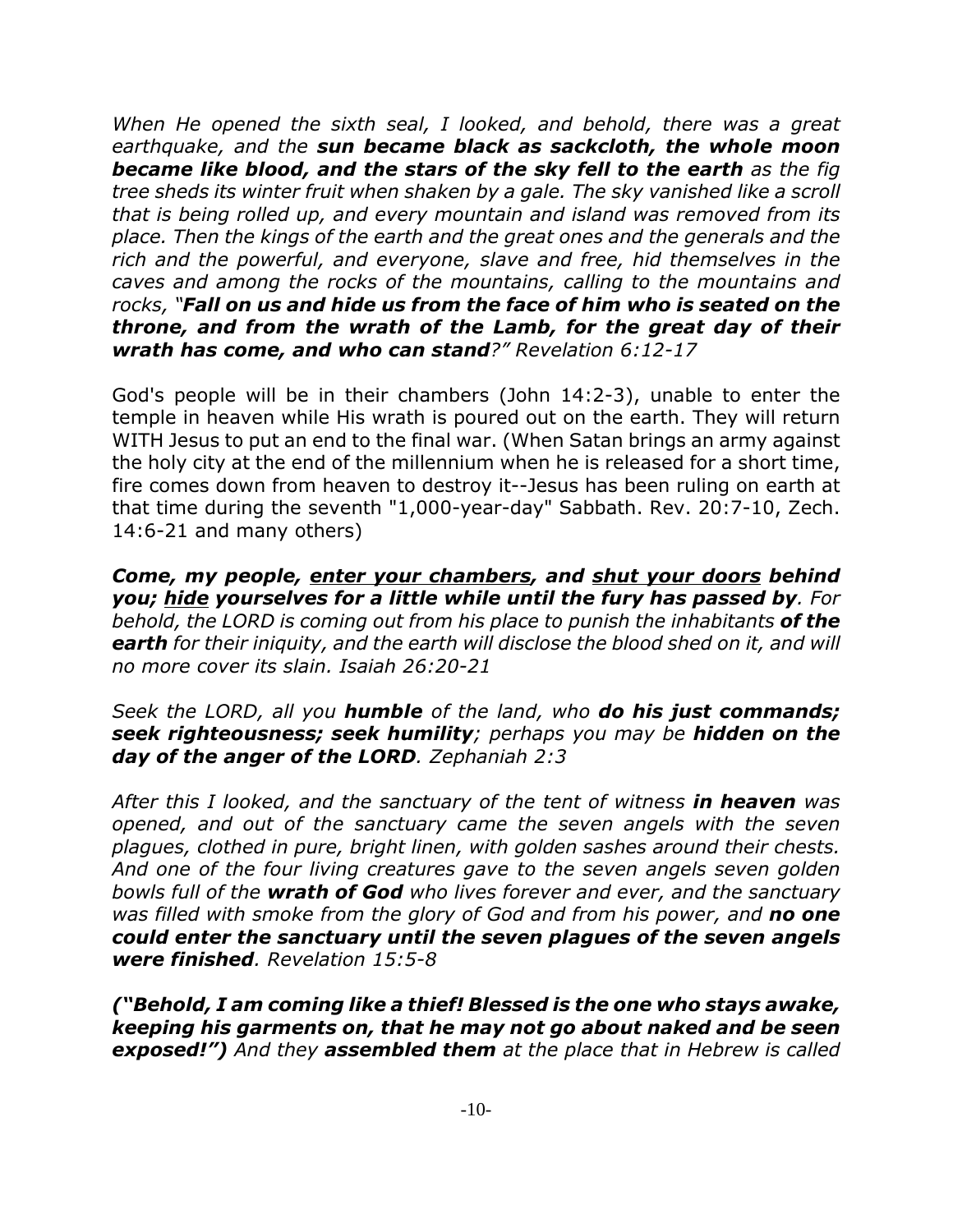*Armageddon. The seventh angel poured out his bowl [of wrath] into the air, and a loud voice came out of the temple, from the throne, saying, "It is done!" And there were flashes of lightning, rumblings, peals of thunder, and a great earthquake such as there had never been since man was on the earth, so great was that earthquake. The great city was split into three parts, and the cities of the nations fell, and God remembered Babylon the great, to make her drain the cup of the wine of the fury of his wrath. And every island fled away, and no mountains were to be found. And great hailstones, about one hundred pounds each, fell from heaven on people; and they cursed God for the plague of the hail, because the plague was so severe. Revelation 16:15-21*

*For I will gather all the nations against Jerusalem to battle, and the city shall be taken and the houses plundered and the women raped. Half of the city shall go out into exile, but the rest of the people shall not be cut off from the city. Then the LORD will go out and fight against those nations as when he fights on a day of battle. On that day his feet shall stand on the Mount of Olives that lies before Jerusalem on the east, and the Mount of Olives shall be split in two from east to west by a very wide valley, so that one half of the Mount shall move northward, and the other half southward. And you shall flee to the valley of my mountains, for the valley of the mountains shall reach to Azal. And you shall flee as you fled from the earthquake in the days of Uzziah king of Judah. Then the LORD my God will come, and all the holy ones with him. Zechariah 14:2-5*

*The LORD says to my Lord: "Sit at my right hand, until I make your enemies your footstool." The LORD sends forth from Zion your mighty scepter. Rule in the midst of your enemies! Your people will offer themselves freely on the day of your battle, in holy garments; from the womb of the morning, the dew of your youth will be yours. The LORD has sworn and will not change his mind, "You are a priest forever after the order of Melchizedek." The Lord is at your right hand; he will shatter kings on the day of his wrath. He will execute judgment among the nations, filling them with corpses; he will shatter chiefs over the wide earth. Psalm 110:1-6*

I'm not trying to scare anyone, but not only does ONLY God know WHEN this will all happen, but only HE knows who has had their faith proven genuine by suffering for His sake such that they need not endure any further trials. In this country, we feel that we are "persecuted" if someone "unlikes" us on Facebook for our beliefs. Most are careful not to "offend" anyone by speaking up for the truth, but that is not "having salt in ourselves." Neither is attacking others who don't agree with us "being peaceful." There is a difference, though, between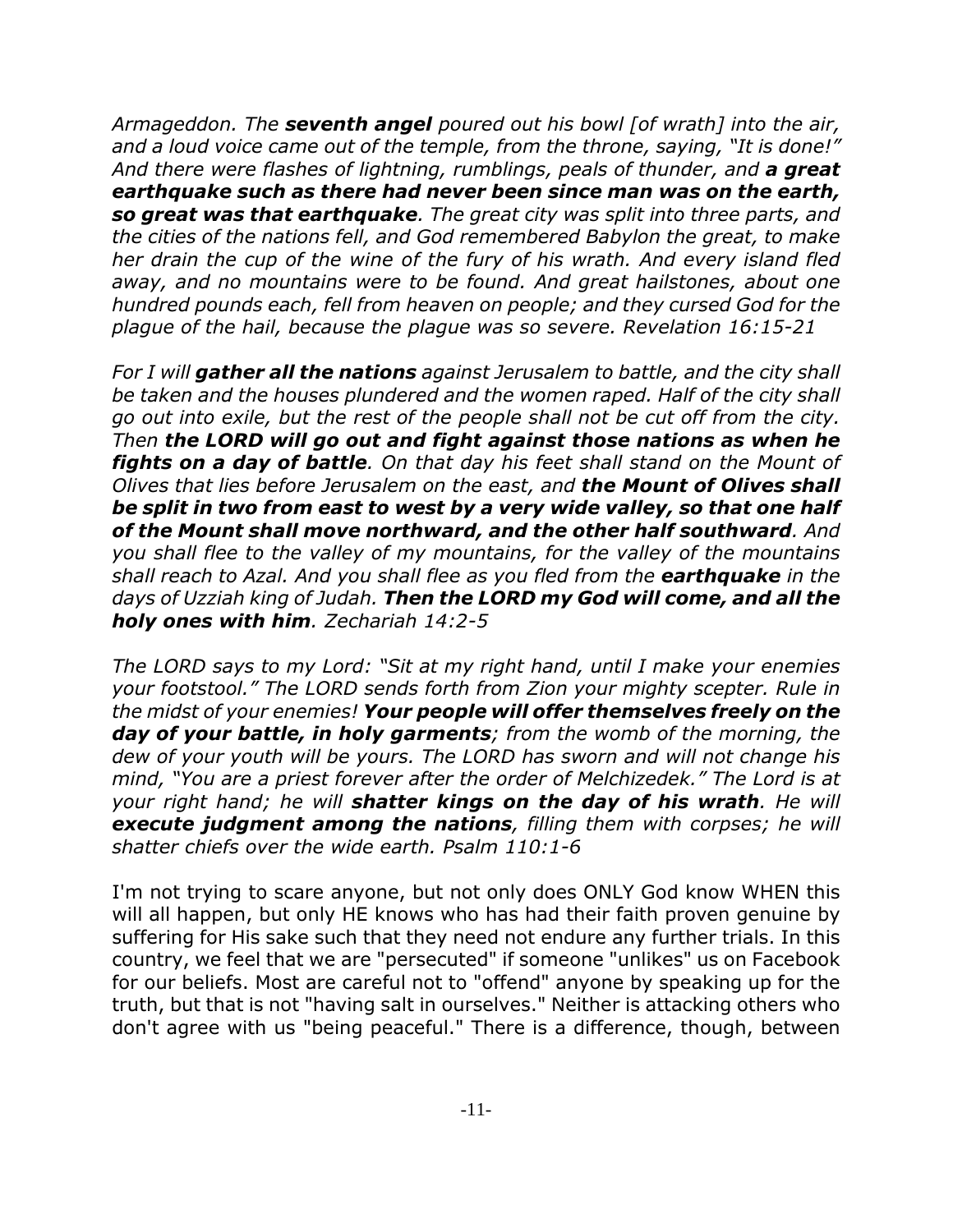being peaceful and approving of evil. There is a difference between hiding our light under a bushel and "gently correcting error." (1Cor. 13:1-7)

*For everyone will be salted with fire. Salt is good, but if the salt has lost its saltiness, how will you make it salty again? Have salt in yourselves, and be at peace with one another." Mark 9:49-50*

*And the Lord's servant must not be quarrelsome but kind to everyone, able to teach, patiently enduring evil, correcting his opponents with gentleness. God may perhaps grant them repentance leading to a knowledge of the truth, and they may come to their senses and escape from the snare of the devil, after being captured by him to do his will. 2 Timothy 2:24-26*

*For those who live according to the flesh set their minds on the things of the flesh, but those who live according to the Spirit set their minds on the things of the Spirit. For to set the mind on the flesh is death, but to set the mind on the Spirit is life and peace. For the mind that is set on the flesh is hostile to God, for it does not submit to God's law; indeed, it cannot. Those who are in the flesh cannot please God. You, however, are not in the flesh but in the Spirit, if in fact the Spirit of God dwells in you. Anyone who does not have the Spirit of Christ does not belong to him. But if Christ is in you, although the body is dead because of sin, the Spirit is life because of righteousness. If the Spirit of him who raised Jesus from the dead dwells in you, he who raised Christ Jesus from the dead will also give life to your mortal bodies through his Spirit who dwells in you. So then, brothers, we are debtors, not to the flesh, to live according to the flesh. For if you live according to the flesh you will die, but if by the Spirit you put to death the deeds of the body, you will live. For all who are led by the Spirit of God are sons of God. For you did not receive the spirit of slavery to fall back into fear, but you have received the Spirit of adoption as sons, by whom we cry, "Abba! Father!" The Spirit himself bears witness with our spirit that we are children of God, and if children, then heirs—heirs of God and fellow heirs with Christ, provided we suffer with him in order that we may also be glorified with him. For I consider that the sufferings of this present time are not worth comparing with the glory that is to be revealed to us. For the creation waits with eager longing for the revealing of the sons of God. For the creation was subjected to futility, not willingly, but because of him who subjected it, in hope that the creation itself will be set free from its bondage to corruption and obtain the freedom of the glory of the children of God. For we know that the whole creation has been groaning together in the pains of childbirth until now. And not only the creation, but we ourselves, who have the*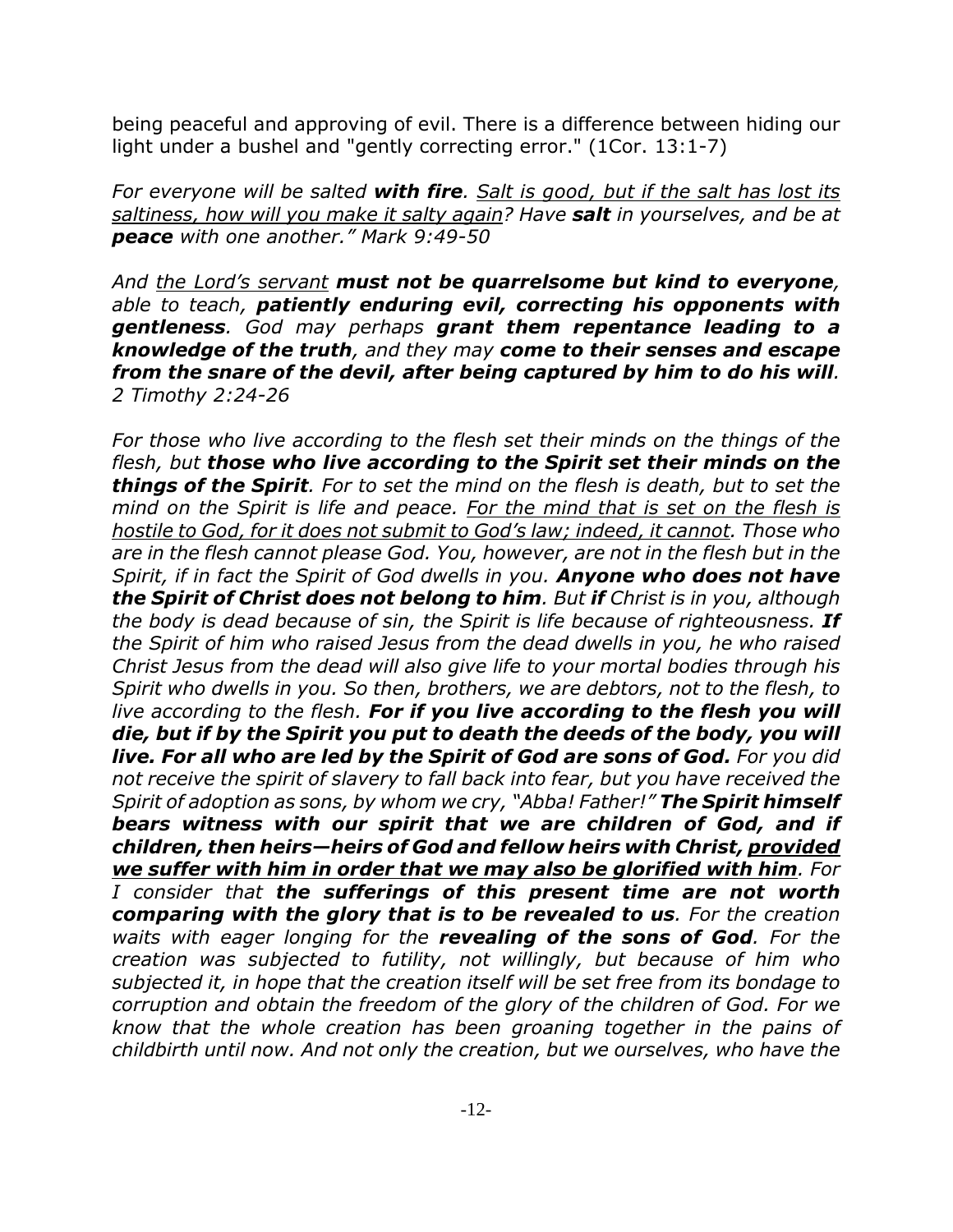*firstfruits of the Spirit, groan inwardly as we wait eagerly for adoption as sons, the redemption of our bodies. For in this hope we were saved. Now hope that is seen is not hope. For who hopes for what he sees? But if we hope for what we do not see, we wait for it with patience. Romans 8:5-25*

*And you, who once were alienated and hostile in mind, doing evil deeds, he has now reconciled in his body of flesh by his death, in order to present you holy and blameless and above reproach before him, if indeed you continue in the faith, stable and steadfast, not shifting from the hope of the gospel that you heard, which has been proclaimed in all creation under heaven, and of which I, Paul, became a minister. Now I rejoice in my sufferings for your sake, and in my flesh I am filling up what is lacking in Christ's afflictions for the sake of his body, that is, the church, of which I became a minister according to the stewardship from God that was given to me for you, to make the word of God fully known, the mystery hidden for ages and generations but now revealed to his saints. To them God chose to make known how great among the Gentiles are the riches of the glory of this mystery, which is Christ in you, the hope of glory. Him we proclaim, warning everyone and teaching everyone with all wisdom, that we may present everyone mature in Christ. Colossians 1:21-28*

We are to fear God, not men, even if we are ordered to remain silent and threatened if we refuse--even if people hate us and lie about us because of standing up (with love) for Jesus.

*When they had called in the apostles, they beat them and charged them not to speak in the name of Jesus, and let them go. Then they left the presence of the council, rejoicing that they were counted worthy to suffer dishonor for the name. And every day, in the temple and from house to house, they did not cease teaching and preaching that the Christ is Jesus. Acts 5:40-42*

*And when they had brought them, they set them before the council. And the high priest questioned them, saying, "We strictly charged you not to teach in this name, yet here you have filled Jerusalem with your teaching, and you intend to bring this man's blood upon us." But Peter and the apostles answered, "We must obey God rather than men." Acts 5:27-29*

*For am I now seeking the approval of man, or of God? Or am I trying to please man? If I were still trying to please man, I would not be a servant of Christ. Galatians 1:10*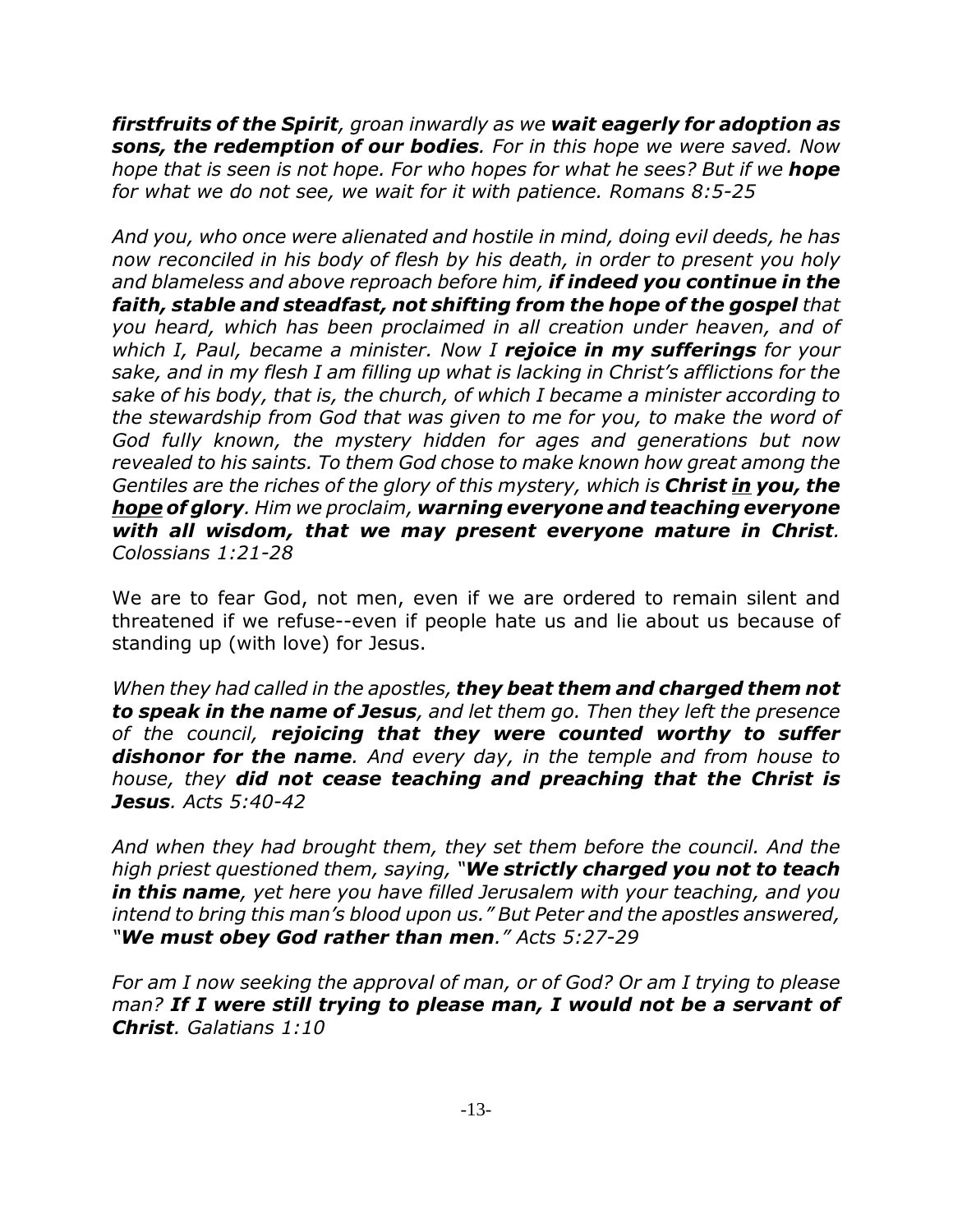*Only let your manner of life be worthy of the gospel of Christ, so that whether I come and see you or am absent, I may hear of you that you are standing firm in one spirit, with one mind striving side by side for the faith of the gospel, and not frightened in anything by your opponents. This is a clear sign to them of their destruction, but of your salvation, and that from God. For it has been granted to you that for the sake of Christ you should not only believe in him but also suffer for his sake, engaged in the same conflict that you saw I had and now hear that I still have. Philippians 1:27-30*

Everything happens again. (Ecc. 1:9) The wolves Jesus refers to in the passage below are inside of the church. They are pretending to be sheep in order to destroy the flock from within. (Matt. 7:15-20, Acts 20:26-32, 1Tim. 1, 1Tim. 6, 2Tim. 2-4, 2Pet. 2) We need to be on our guard, clothed in the full armor God because our fight is against unseen forces (right up until they are seen, and very convincing despite being counterfeit). (Eph. 6:10-20) Let's KNOW God so that we can do His will and BE READY for His return. Let's read our Bibles and do what God said pleases Him. (Mark 12:28-34, Rom. 12:1-2, Eph. 5:15- 20, Philipp. 2:12-16) Let's keep our beautiful white garments that Jesus suffered and died to clothe us in spotless. (Eph. 5:25-27, Jam. 1:27, 1John 1:9, Rom. 13:14, Rev. 3:4, Rev. 21:7, Rev. 22:14)

*"Behold, I am sending you out as sheep in the midst of wolves, so be wise as serpents and innocent as doves. Beware of men, for they will deliver you over to courts and flog you in their synagogues, and you will be dragged before governors and kings for my sake, to bear witness before them and the Gentiles. When they deliver you over, do not be anxious how you are to speak or what you are to say, for what you are to say will be given to you in that hour. For it is not you who speak, but the Spirit of your Father speaking through you. Brother will deliver brother over to death, and the father his child, and children will rise against parents and have them put to death, and you will be hated by all for my name's sake. But the one who endures to the end will be saved. When they persecute you in one town, flee to the next, for truly, I say to you, you will not have gone through all the towns of Israel before the Son of Man comes. "A disciple is not above his teacher, nor a servant above his master. It is enough for the disciple to be like his teacher, and the servant like his master. If they have called the master of the house Beelzebul, how much more will they malign those of his household. So have no fear of them, for nothing is covered that will not be revealed, or hidden that will not be known. What I tell you in the dark, say in the light, and what you hear whispered, proclaim on the housetops. And do not fear those who kill the body but cannot kill the soul. Rather fear him who can destroy both soul and body in hell. Are not two sparrows sold for a penny? And not one of them will fall to the ground*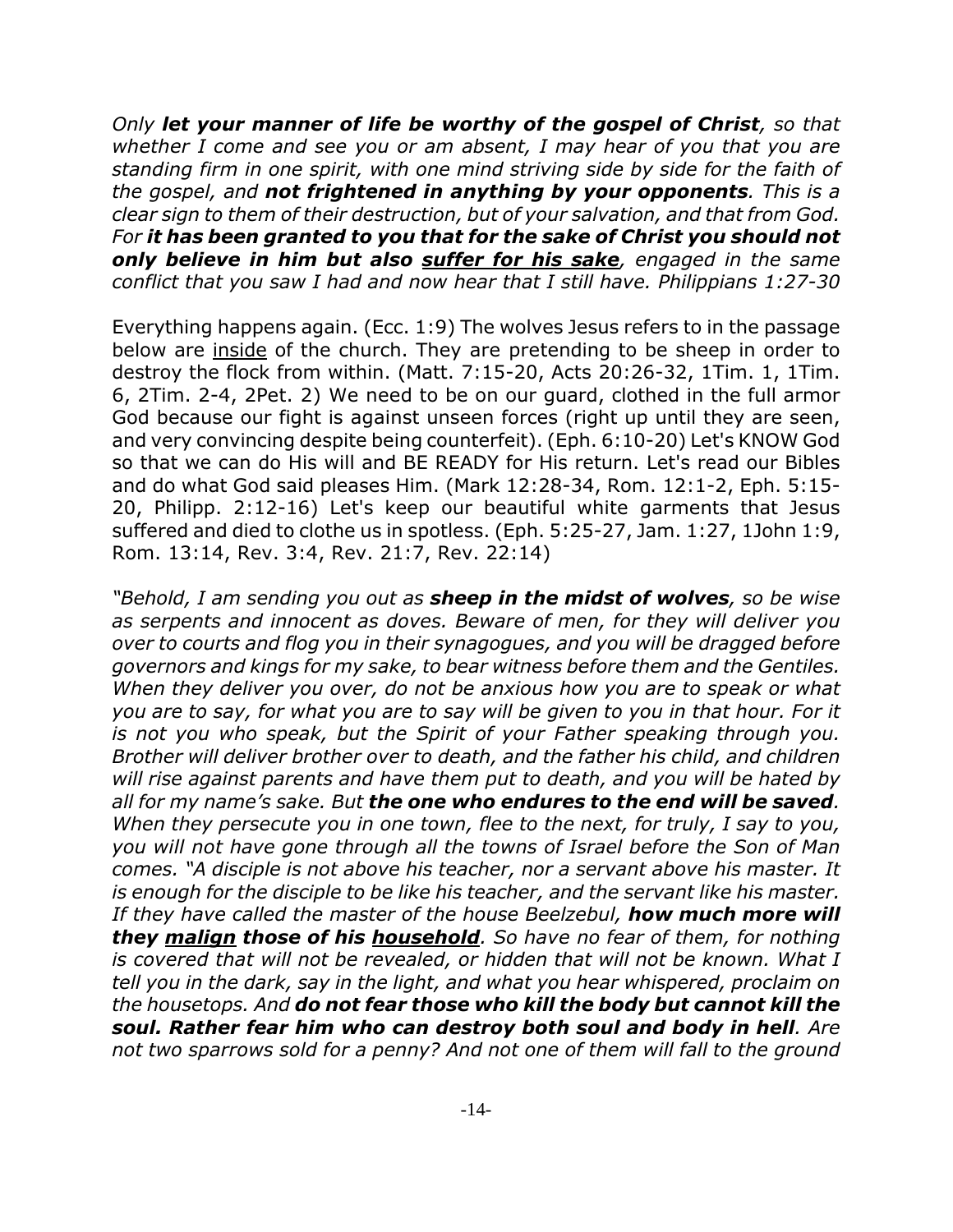*apart from your Father. But even the hairs of your head are all numbered. Fear not, therefore; you are of more value than many sparrows. So everyone who acknowledges me before men, I also will acknowledge before my Father who is in heaven, but whoever denies me before men, I also will deny before my Father who is in heaven. Do not think that I have come to bring peace to the earth. I have not come to bring peace, but a sword. For I have come to set a man against his father, and a daughter against her mother, and a daughter-in-law against her mother-in-law. And a person's enemies will be those of his own household. Whoever loves father or mother more than me is not worthy of me, and whoever loves son or daughter more than me is not worthy of me. And whoever does not take his cross and follow me is not worthy of me. Whoever finds his life will lose it, and whoever loses his life for my sake will find it. Whoever receives you receives me, and whoever receives me receives him who sent me. The one who receives a prophet because he is a prophet will receive a prophet's reward, and the one who receives a righteous person because he is a righteous person will receive a righteous person's reward. And whoever gives one of these little ones even a cup of cold water because he is a disciple, truly, I say to you, he will by no means lose his reward." Matthew 10:16-42*

Written by Tricia Berg, (December 2017), 15 pp. + digital scrapbook layout. If you have been blessed by this article, you are free to share but do not claim as your own or sell, and do not make modifications and attribute them to me. You can download as many free pdf devotional articles as you wish from my blog: http://layoutfortoday.blogspot.com/ (The most recent articles are at the bottom of the page after you click on the "free pdf downloads" tab at the top of the page.) You can also read this article there, where the Bible verses should pop up when you hover over the cites.